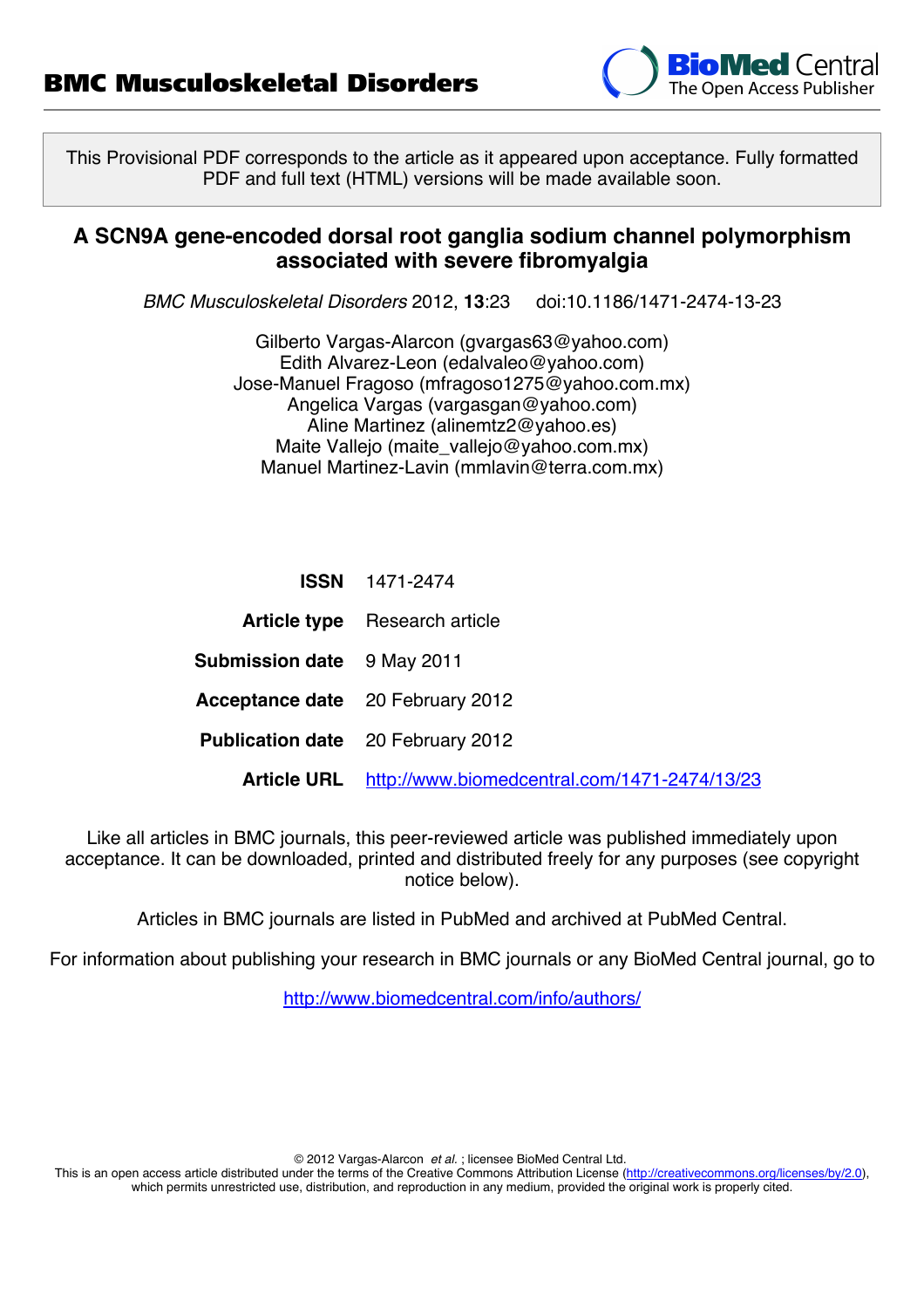# A SCN9A gene-encoded dorsal root ganglia sodium channel polymorphism associated with severe fibromyalgia

| ArticleCategory  | <b>Research Article</b>                                                                                                                                                                                                                                                                                                                                          |  |  |
|------------------|------------------------------------------------------------------------------------------------------------------------------------------------------------------------------------------------------------------------------------------------------------------------------------------------------------------------------------------------------------------|--|--|
| ArticleHistory   | Received: 09-May-2011; Accepted: 16-Jan-2012                                                                                                                                                                                                                                                                                                                     |  |  |
| ArticleCopyright | © 2012 Vargas-Alarcon et al; licensee BioMed Central Ltd. This is an<br>Open Access article distributed under the terms of the Creative<br><b>Commons Attribution License</b><br>(http://creativecommons.org/licenses/by/2.0), which permits<br>unrestricted use, distribution, and reproduction in any medium,<br>provided the original work is properly cited. |  |  |

Gilberto Vargas-Alarcon, Aff1† **Email**: gvargas63@yahoo.com

Edith Alvarez-Leon, Aff1† **Email**: edalvaleo@yahoo.com

Jose-Manuel Fragoso, Aff1† **Email**: mfragoso1275@yahoo.com.mx

Angelica Vargas, Aff2† **Email**: vargasgan@yahoo.com

Aline Martinez, Aff2†

**Email**: alinemtz2@yahoo.es

Maite Vallejo, Aff<sup>3†</sup> **Email**: maite\_vallejo@yahoo.com.mx

Manuel Martinez-Lavin, Aff2 Corresponding Affiliation: Aff2 **Email**: drmartinezlavin@gmail.com

- Aff1 Department of Molecular Biology, National Institute of Cardiology Ignacio Chavez, Mexico city, Mexico
- Aff2 Department of Rheumatology, National Institute of Cardiology Ignacio Chavez, Mexico city, Mexico
- Aff3 Department of Sociomedical Investigation, National Institute of Cardiology Ignacio Chavez, Mexico city, Mexico

† These authors contributed equally to this work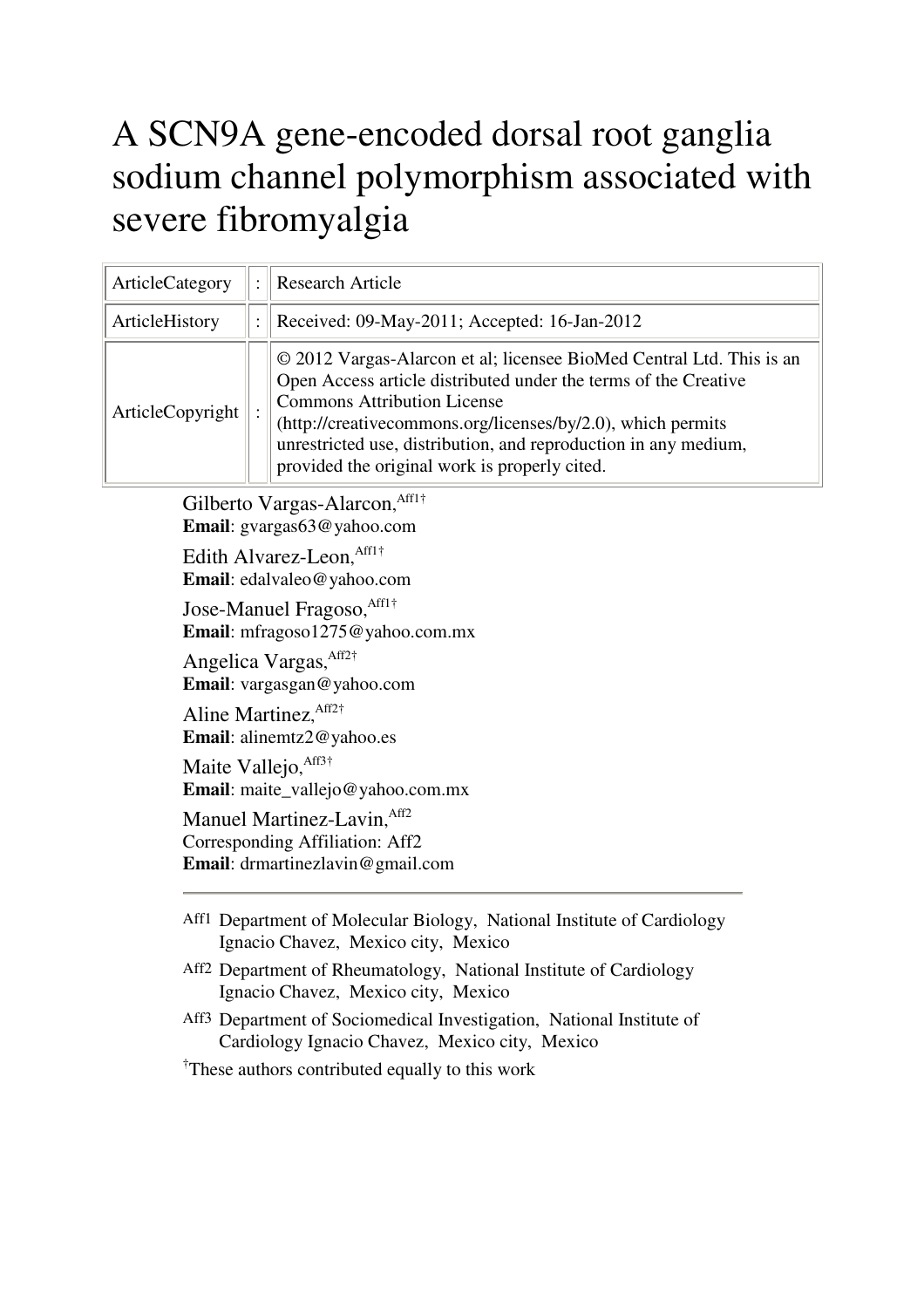### Abstract

### Background

A consistent line of investigation suggests that autonomic nervous system dysfunction may explain the multi-system features of fibromyalgia (FM); and that FM is a sympathetically maintained neuropathic pain syndrome. Dorsal root ganglia (DRG) are key sympatheticnociceptive short-circuit sites. Sodium channels located in DRG (particularly Nav1.7) act as molecular gatekeepers for pain detection. Nav1.7 is encoded in gene SCN9A of chromosome 2q24.3 and is predominantly expressed in the DRG pain-sensing neurons and sympathetic ganglia neurons. Several SCN9A sodium channelopathies have been recognized as the cause of rare painful dysautonomic syndromes such as paroxysmal extreme pain disorder and primary erythromelalgia. The aim of this study was to search for an association between fibromyalgia and several SCN9A sodium channels gene polymorphisms.

#### **Methods**

We studied 73 Mexican women suffering from FM and 48 age-matched women who considered themselves healthy. All participants filled out the Fibromyalgia Impact Questionnaire (FIQ). Genomic DNA from whole blood containing EDTA was extracted by standard techniques. The following SCN9A single-nucleotide polymorphisms (SNP) were determined by 5′ exonuclease TaqMan assays: rs4371369; rs4387806; rs4453709; rs4597545; rs6746030; rs6754031; rs7607967; rs12620053; rs12994338; and rs13017637.

#### Results

The frequency of the rs6754031 polymorphism was significantly different in both groups (*P*  $= 0.036$ ) mostly due to an absence of the GG genotype in controls. Interestingly; patients with this rs6754031 GG genotype had higher FIQ scores (median = 80; percentile  $25/75 = 69/88$ ) than patients with the GT genotype (median =  $63$ ; percentile  $25/75 = 58/73$ ;  $P = 0.002$ ) and the TT genotype (median = 71; percentile  $25/75 = 64/77$ ;  $P = 0.001$ ).

#### Conclusion

In this ethnic group; a disabling form of FM is associated to a particular SCN9A sodium channel gene variant. These preliminary results raise the possibility that some patients with severe FM may have a dorsal root ganglia sodium channelopathy.

### Keywords

Fibromyalgia, SCN9A, Sodium channels, Sympathetic pain, Dorsal root ganglia, Sympathetic nervous system, Autonomic nervous system, Neuropathic pain, Sodium channelopathy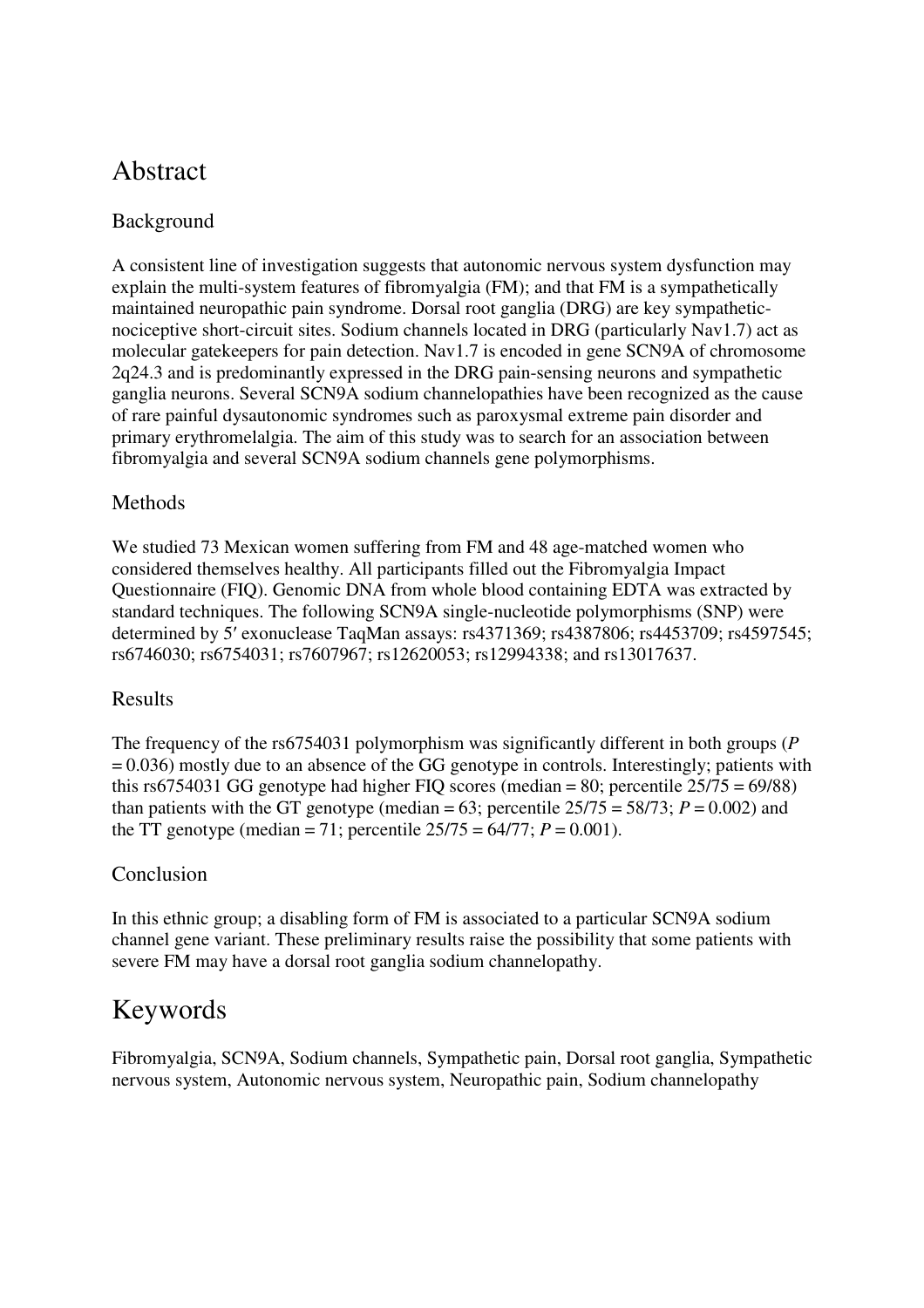# **Background**

The background information leading to the present investigation has been already published as a hypothesis [1] and is summarized here: A consistent line of investigation suggests that autonomic nervous system dysfunction may explain the multi-system features of fibromyalgia (FM); and that FM is a sympathetically maintained neuropathic pain syndrome. Trauma and infection are two recognized FM triggers. In animal models; trauma or infection can induce phenotypic changes in the dorsal root ganglia (DRG) leading to a persistent sympathetically-maintained pain state [1].

DRG are nodules that lie along the spinal column. They play a key role in pain perception. DRG house the cell bodies of sensory neurons; the dendrites of which are located in the skin; muscles; tendons; joints; and internal organs. DRG act also as viral sanctuaries. Under normal circumstances; DRG have scant sympathetic innervation. Nevertheless; trauma and/or infection trigger sympathetic sprouting within DRG via nerve growth factor over-expression. Such aberrant neuroplasticity enables catecholamines and sympathetic traffic to induce sensory neuron firing. Sodium channels play a pivotal role in this hyperexcitability. These mechanisms are the basis of the sympathetically-maintained pain concept [1].

Sodium channels located in DRG act as molecular gatekeepers of pain detection at peripheral nociceptors. Nine sodium channel subunits have been identified (Nav1.1–Nav1.9); each with a unique central and peripheral nervous system distribution. An isoform (Nav1.7) encoded in gene SCN9A of chromosome 2q24.3 is predominantly expressed in the DRG pain-sensing neurons and sympathetic ganglia neurons [2]. Different Nav1.7 mutations induce electrical hyperactivity of sensory neurons in DRG and; at the same time; produces hypo-reactivity of sympathetic ganglia neurons [3-5]. Several sodium "channelopathies" have been associated to rare painful dysautonomic syndromes such as primary erythromelalgia and paroxysmal extreme pain disorder (formerly familial rectal pain syndrome). Moreover; a nucleotide polymorphism in the SCN9A gene (rs6746030) was related to pain perception intensity in individuals with different painful diseases [6]. This polymorphism makes DRG neurons hyperexcitable [7].

This information lead us to the present investigation whose objective was to search for an association between several SCN9A sodium channels gene polymorphisms and fibromyalgia.

# **Methods**

We studied 73 Mexican women suffering from FM according to the 1990 American College of Rheumatology criteria. These patients were referred from different private rheumatology practices in Mexico. As controls; we studied 48 Mexican women who considered themselves to be healthy and who denied having chronic pain. Patients and controls were matched by age. Mexicans have diverse ethnicity. The great majority have European and Native American background. "Mestizo" is the term used to name this mixed heritage. All individuals included in the study were born in Mexico and were catalogued as Mestizo. No further genealogical characterization was done. Both patients and controls filled out a validated Spanish translation of the Fibromyalgia Impact Questionnaire (FIQ) [8].

This research complies with the Helsinki Declaration. Informed consent was obtained from all participants; and the Human Research Committee of the National Institute of Cardiology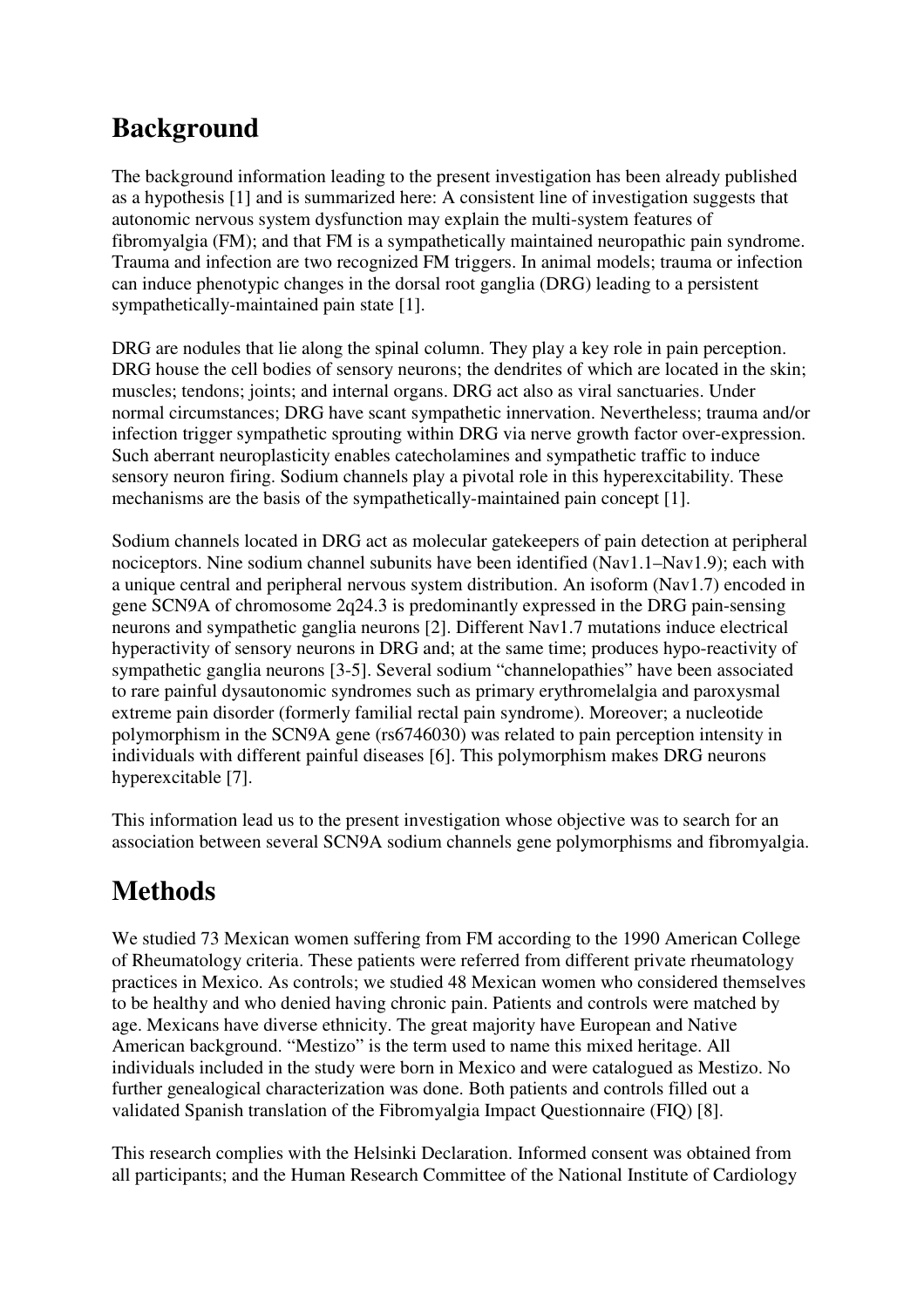of Mexico approved the study. This group of subjects is the same reported in our previous genetic studies in FM looking for polymorphisms of the adrenergic receptor [9] and catecholamine-degrading enzyme (COMT) [10]. In the present investigation; we were unable to include samples from Spanish individuals; because there was no more DNA material available.

### **Genotyping**

Genomic DNA from whole blood containing EDTA was extracted by standard techniques [11]. Ten different single-nucleotide polymorphisms (SNPs) were studied (rs4371369; rs4387806; rs4453709; rs4597545; rs6746030; rs6754031; rs7607967; rs12620053; rs12994338; and rs13017637). SNPs were analyzed by 5′ exonuclease TaqMan assay on a 7900HT Fast real-time PCR system according to manufacturer's instructions (Applied Biosystems; Foster City; CA). The National Center for Biotechnology Information (Bethesda; MD) SNP database was used to assign SNP numbers.

### **Statistical analysis**

Statistical analysis was carried out with Stata 8.0 software for Windows (StataCorp; College Station; TX). A chi-square test was used to evaluate Hardy-Weinberg equilibrium for each polymorphism. In the exploratory analysis; numeric data showed a non-normal (non-Gaussian) distribution (*P* > 0.05 by Shapiro-Wilk statistics); therefore; data were measured as median and interquartile range. The Kruskal-Wallis test was used to compare visual analog scale (VAS) scores on the FIQ with SNPs and genotypes. Proportions of patients and controls per SNP were estimated and compared using chi square or Fisher's exact tests; as required; and presented as absolute frequencies and proportions. Statistical significance was set at an alpha level of less than or equal to 0.05. Pair wise linkage disequilibrium (LD; D') estimations between polymorphisms and haplotype reconstruction were performed with Haploview version 3:32 (Broad Institute of Massachusetts Institute of Technology and Harvard University; Cambridge; MA).

### **Results**

Table 1 summarizes the baseline characteristics of the studied individuals and genotype distribution of all SCN9A SNPs studied. The observed and expected frequencies of the different SNPs were in Hardy-Weinberg equilibrium. When polymorphisms were analyzed; a different distribution of the rs6754031 SNP was observed in patients when compared to healthy controls ( $P = 0.036$ ) mostly due to an absence of the GG genotype in controls. Correlation analysis between SNPs and total FIQ score showed that patients with the rs6754031 GG genotype had higher total FIQ scores (median = 80; percentile  $25/75 = 69/88$ ) than patients with the GT genotype (median =  $63$ ; percentile  $25/75 = 58/73$ ;  $P = 0.002$ ) or the TT genotype (median = 71; percentile 25/75 = 64/77; *P* = 0.001) (Table 2).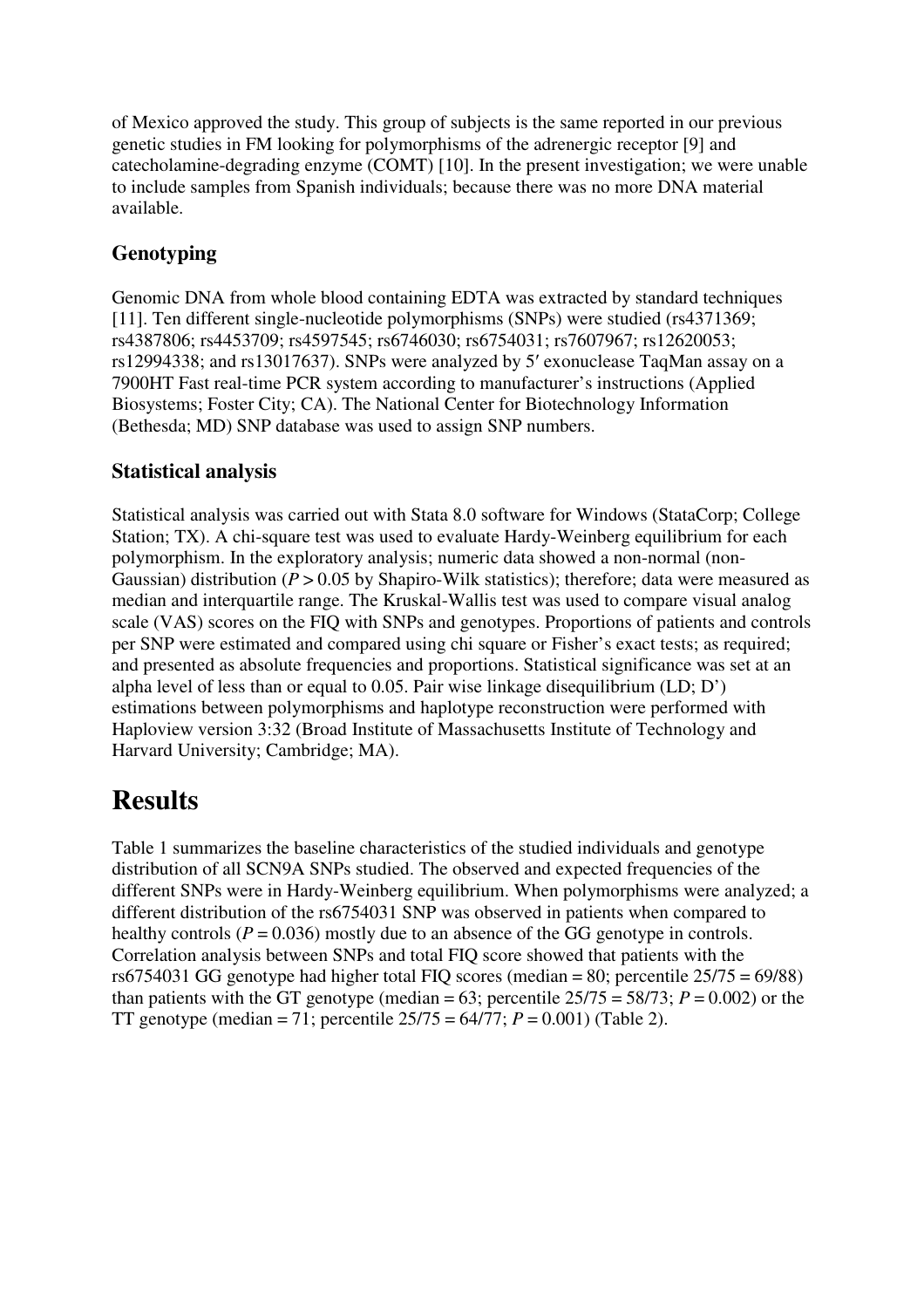|                                  |           | Cases       | Controls       |                  |
|----------------------------------|-----------|-------------|----------------|------------------|
| Age, mean $\pm$ SD years         |           | $44 \pm 12$ | $43 + 12$      |                  |
| FIQ score (0-100), mean $\pm$ SD |           | $68 \pm 12$ | $03 \pm 03$    |                  |
| Genotype                         |           | $n(\%)$     | $n (\%)$       | $\boldsymbol{P}$ |
| rs 7607967                       | AA        | 35(46)      | 20(43)         |                  |
|                                  | AG        | 28 (37)     | 22(48)         | <b>NS</b>        |
|                                  | GG        | 13(17)      | 4(9)           |                  |
| rs 12994338                      | CC        | 47 (63)     | 25(52)         |                  |
|                                  | <b>CT</b> | 25(33)      | 19(40)         | <b>NS</b>        |
|                                  | <b>TT</b> | 3(4)        | 4(8)           |                  |
| rs 4371369                       | AA        | 36(47)      | 15(32)         |                  |
|                                  | AG        | 29 (38)     | 25(53)         | <b>NS</b>        |
|                                  | GG        | 12(15)      | 7(15)          |                  |
| rs 4453709                       | AA        | 13(16)      | 8(17)          |                  |
|                                  | AT        | 32(42)      | 20(43)         | <b>NS</b>        |
|                                  | <b>TT</b> | 32(42)      | 19(40)         |                  |
| rs 4597545                       | CC        | 21(27)      | 16(33)         |                  |
|                                  | CG        | 42(55)      | 18 (38)        | <b>NS</b>        |
|                                  | GG        | 14(18)      | 14(29)         |                  |
| rs 4387806                       | CC        | 36(47)      | 20(42)         |                  |
|                                  | <b>CT</b> | 35(46)      | 19 (39)        | <b>NS</b>        |
|                                  | <b>TT</b> | 5(7)        | 9(19)          |                  |
| rs 6754031                       | GG        | 8(11)       | $\theta$       |                  |
|                                  | <b>GT</b> | 24 (33)     | 15(31)         | $0.036**$        |
|                                  | <b>TT</b> | 41 (56)     | 33(69)         |                  |
| rs 12620053                      | AA        | 34(47)      | 17(35)         |                  |
|                                  | AC        | 27 (38)     | 21(44)         | <b>NS</b>        |
|                                  | CC        | 11(15)      | 10(21)         |                  |
| rs 13017637                      | CC        | 36(50)      | 28 (58)        |                  |
|                                  | <b>CT</b> | 25(34)      | 18 (38)        | <b>NS</b>        |
|                                  | <b>TT</b> | 11(15)      | 2(4)           |                  |
| rs 6746030                       | AA        | 1(1)        | $\overline{0}$ |                  |
|                                  | AG        | 12(17)      | 6(13)          | <b>NS</b>        |
|                                  | GG        | 57 (82)     | 40(87)         |                  |

**Table 1** Demographic data and comparison of cases and controls. Proportions of genotype in each SNP

\*\* Fisher's exact test

Different numbers of individuals were analyzed for each polymorphism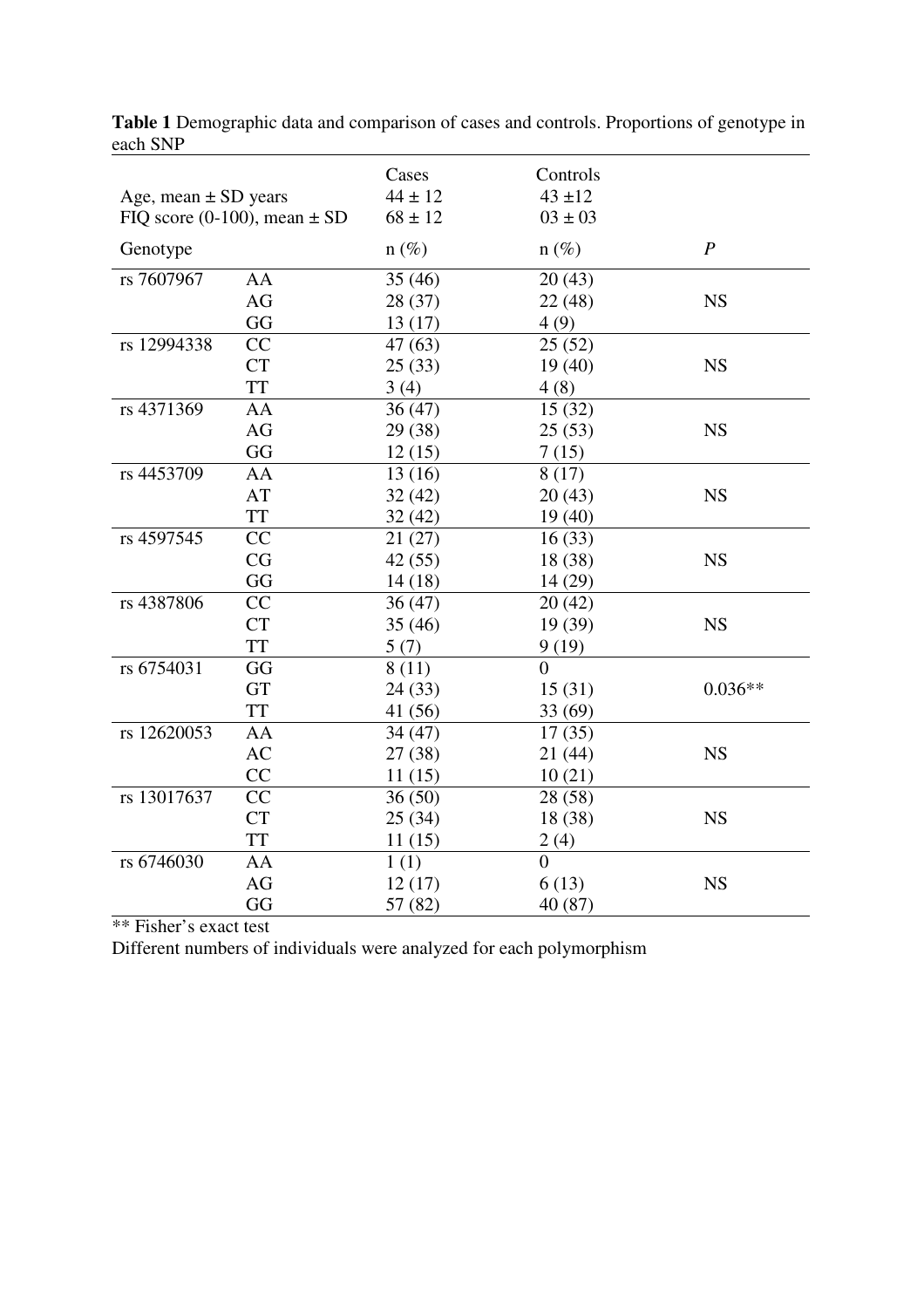| Genotype  | $\overline{\phantom{a}}$<br>and the second second second the second second second second second second second second second second second second second second second second second second second second second second second second second second second<br>Percentile 25 | Median | Percentile 75 | $P$ value |
|-----------|----------------------------------------------------------------------------------------------------------------------------------------------------------------------------------------------------------------------------------------------------------------------------|--------|---------------|-----------|
| GG        | 69.74                                                                                                                                                                                                                                                                      | 80.38  | 88.74         | 0.039     |
| <b>GT</b> | 58.55                                                                                                                                                                                                                                                                      | 63.29  | 77.53         |           |
| <b>TT</b> | 64.23                                                                                                                                                                                                                                                                      | 71.25  | 77.00         |           |
|           |                                                                                                                                                                                                                                                                            |        |               |           |

**Table 2** Fibromyalgia Impact Questionnaire score in patients with rs6754031

LD analysis among nine SNP markers. showed that six of them (rs4597545; rs4387806; rs6754031; rs12620053; rs13017637; rs12994338) had strong LD. One SNP (rs6746030) was not studied because too few individuals were determined for this variant. In light of the strong LD; we analyzed the most frequent haplotypes in patients and healthy controls to determine whether some of these haplotypes could be associated with the risk of developing FM. The distribution of the different haplotypes was similar in patients and healthy controls (data not shown).

### **Discussion**

This group of Mexican patients suffering from FM displayed different distribution of SCN9A rs6754031 genotypes when compared to ethnic; age; and gender matched controls. The difference was due mostly to the absence of the rs6754031 GG genotype in controls. Additionally; in this group of FM patients; the rs6754031 GG genotype is associated with severe disease; as assessed by the FIQ. To our knowledge there is no prior research linking rs6754031with any particular illness. Although no causality could be derived from the present investigation; these preliminary results raise the possibility that some patients with severe FM may have a DRG sodium channelopathy.

We are not aware of previous studies looking at SCN9A sodium channels gene variation in FM. However; Reimann et al. studied several SCN9A polymorphisms in patients with different painful syndromes; including osteoarthritis; sciatica; amputee phantom pain; spine surgery and pancreatitis. They found a link of rs6746030 with pain intensity. They did not study the SNP rs6754031 that we found associated to FM severity [6]. On the other hand; in our study; rs6746030 did not differentiate FM patients from controls. Evidence emerging from these two studies suggests that in different painful conditions; including FM; pain perception may be linked to dorsal root ganglia/sympathetic ganglia sodium channels gene variations. There may be different predisposing polymorphisms for different ethnic groups. In view of the fact that SCN9A Nav1.7 gene encodes sodium channels located preferentially in dorsal root ganglia and sympathetic ganglia; our results provide additional evidence to the concept that FM may be a sympathetically maintained neuropathic pain syndrome [12]. Nav1.7 mutations induce electrical hyperactivity of sensory neurons in DRG; and; at the same time; produce hypo-reactivity of sympathetic ganglia neurons. This paradoxical behavior is also seen in FM. Generalized pain coexists with sympathetic hypo-reactivity to different types of stressors [13].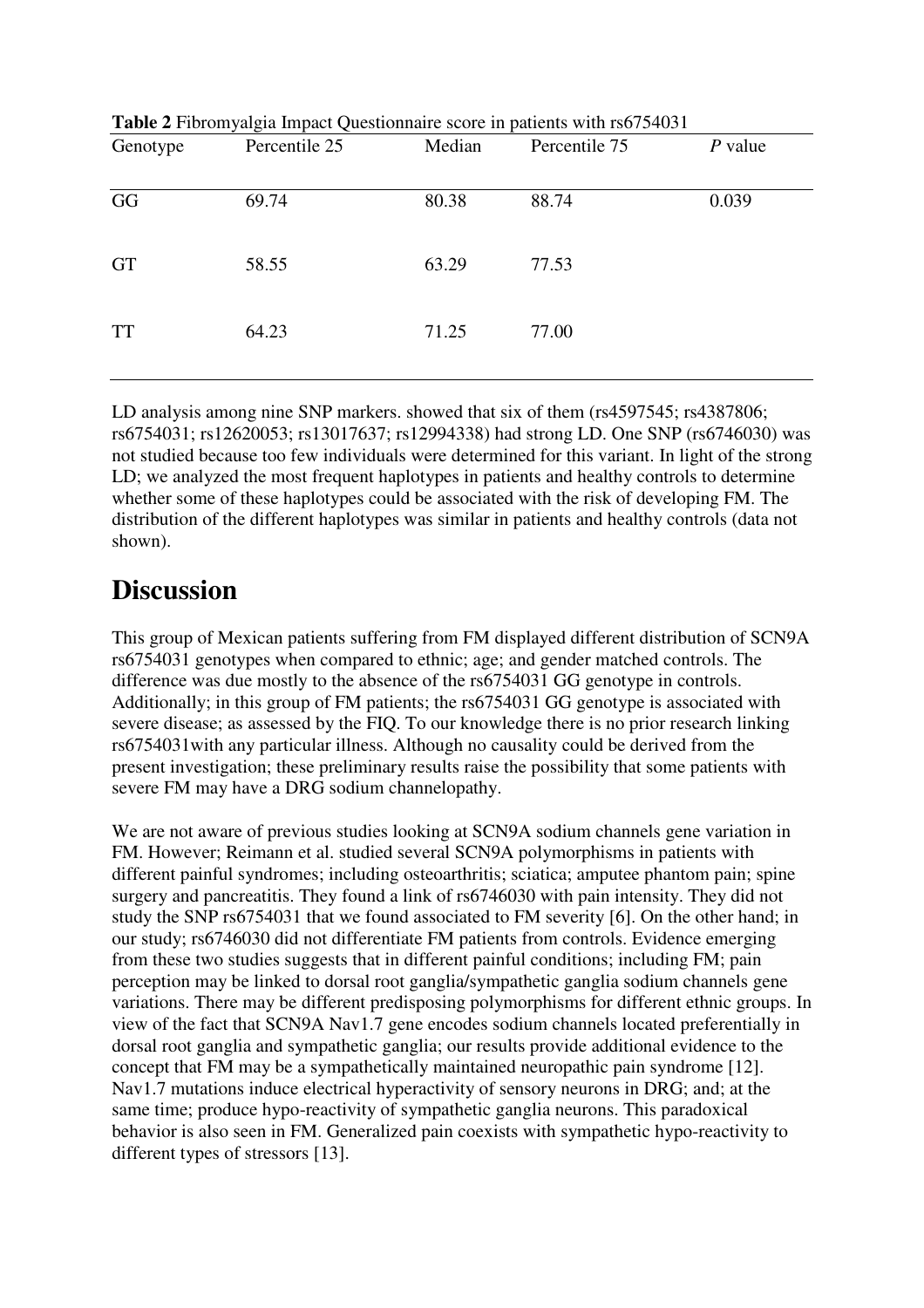After the submission of this manuscript Faber et al. published a gain of function SCN9A mutation associated to idiopathic small fiber neuropathy. This novel finding points to a broader role of  $Na(V)$  1.7 mutations in painful neurological disease than previously considered from studies on rare genetic syndromes [14].

Our previous genetic studies in this group of patients found an association of two catechol-omethyl transferase (COMT) enzyme gene polymorphisms with FIQ subscales. COMT rs6269 was associated with pain and fatigue; and COMT rs165599 with morning stiffness and disability [9]. Another study in this same group looking at adrenergic receptor (AR) gene polymorphisms disclosed an association between beta 2 adrenergic receptor AC haplotype and the presence of FM. In addition; patients with AR rs574584 GG genotype presented the highest FIQ score as compared with patients with other AR rs574584 genotypes. AR SNP rs574584 was associated with FIQ morning stiffness and with FIQ tiredness upon awakening [10]. The results of these studies suggest a complex polygenic genetic predisposition for the development of FM. These three elements (catecholamines; adrenergic receptors; and sodium channels) could theoretically interact in the induction of FM pain.

We recognize limitations in this pilot study. The sample size is not large enough to withstand multiple comparisons of common gene polymorphisms; therefore a type II statistical error is possible. Nevertheless; the following two findings favor a real linkage between rs6754031 GG genotype and Mexican FM patients: 1) rs6754031 polymorphism was significantly different in both groups mostly due to an absence of the GG genotype in controls. 2) In the patients group the same rs6754031 GG genotype was associated to a severe disease. Studies in other ethnic groups with a larger sample size are needed to verify or amend these preliminary observations.

Another limitation of our study is the lack of rs6754031functional profiling. Techniques such as patch methods or functional expression assays are beyond our capabilities. So; at the present time; the link between SCN9A polymorphism and severe FM is just associative. Nevertheless; our findings raise the possibility that DRG could be an important element in the pathogenesis of FM; a site in which physical; emotional; or infective stimuli could be converted into chronic pain [15]. Genetic functional profiling [3,7,14]; advanced imaging techniques [16] or histology in the recently described FM animal model [17] could test this novel proposal

The results of the present investigation may have potential therapeutic implications. If future investigations confirm the Nav1.7 sodium channels dysfunction in FM; then sodium channel blockers may become a therapeutic option. Preliminary evidence supports this contention. Lignocaine; a non-specific sodium channel blocker; appears to reduce FM pain [18]. Duloxetine; another drug used in FM; blocks Nav1.7 sodium channels in a state-dependent manner [19]. However; current channel blockers are weak and non-specific. Selective tetrodotoxin-resistant channel blockers are being developed and may in the future constitute a therapeutic option for FM pain (1).

### **Conclusions**

Our results show that; in this group of Mexican women; there is an association of the rs6754031 polymorphism with the risk of developing FM; as well as with the FIQ score. This association raises the possibility that some patients with severe FM may have a DRG sodium channelopathy.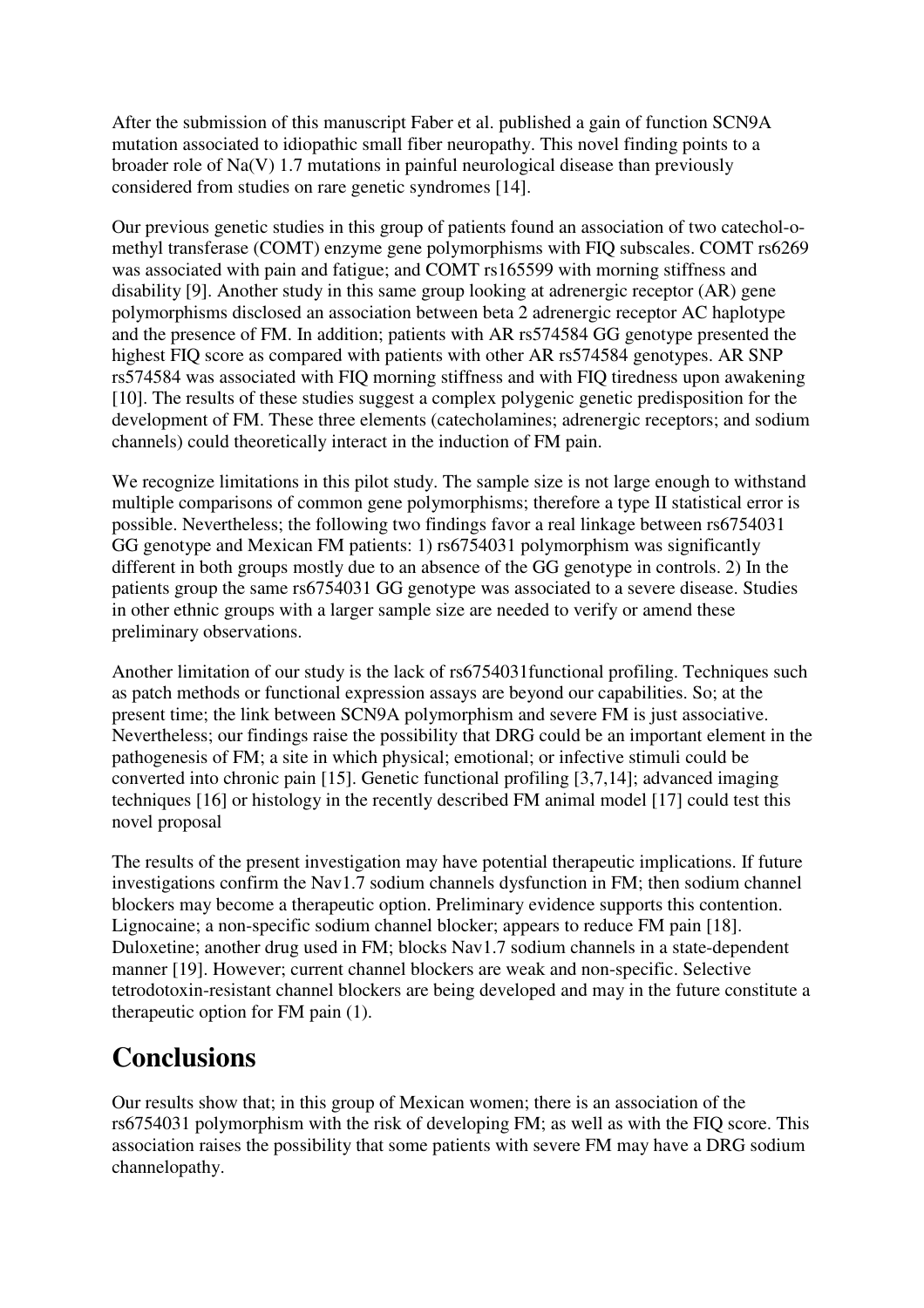## **Abbreviations**

FM, Fibromyalgia; DRG, Dorsal root ganglia; FIQ, Fibromyalgia Impact Questionnaire; SNP, Single nucleotide polymorphism; COMT, Catechol o methyl transferase; VAS, Visual analogue scale; AR, Adrenergic receptor

## Competing interests

The authors declare no competing interests.

## Authors' contribution

GVA; EAL and VMF carried out the genetic studies. AM and AG recruited patients and were involved in the clinical part of the investigation. MV performed the statistical analysis. All authors read and approved the final manuscript. MML conceived the study; participated in its design and coordination and helped to draft the manuscript. All authors read and approved the final manuscript.

## Funding

We gratefully recognize the financial support of the American Fibromyalgia Syndrome Association.

### **References**

1. Martinez-Lavin M, Solano C: **Dorsal root ganglia, sodium channels, and fibromyalgia sympathetic pain.** *Med Hypotheses* 2009, **72:**64–66.

2. Wada A, Wanke E, Gullo F, Schiavon E: **Voltage-dependent Na(v)1.7 sodium channels: multiple roles in adrenal chromaffin cells and peripheral nervous system.** *Acta Physiol (Oxf)* 2008, **192:**221–231.

3. Rush AM, Dib-Hajj SD, Liu S, Cummins TR, Black JA, Waxman SG: **A single sodium channel mutation produces hyper- or hypoexcitability in different types of neurons.** *Proc Natl Acad Sci U S A* 2006, **103:**8245–850.

4. Harty TP, Dib-Hajj SD, Tyrrell L, Blackman R, Hisama FM, Rose JB, Waxman SG: **Nav1.7 mutant A863P in erythromelalgia: effects of altered activation and steady-state inactivation on excitability of nociceptive DRG neurons.** *J Neurosci* 2006, **26:**12566– 12575.

5. Dib-Hajj SD, Cummins TR, Black JA, Waxman SG: **Sodium channels in normal and pathological pain.** *Ann Rev Neurosci* 2010, **33:**325–347.

6. Reimann F, Cox JJ, Belfer I, Diatchenko L, Zaykin DV, McHale DP, Drenth JP, Dai F, Wheeler J, Sanders F, Wood L, Wu TX, Karppinen J, Nikolajsen L, Männikkö M, Max MB, Kiselycznyk C, Poddar M, Te Morsche RH, Smith S, Gibson D, Kelempisioti A, Maixner W, Gribble FM, Woods CG: **Pain perception is altered by a nucleotide polymorphism in SCN9A.** *Proc Natl Acad Sci U S A* 2010, **107:**5148–5153.